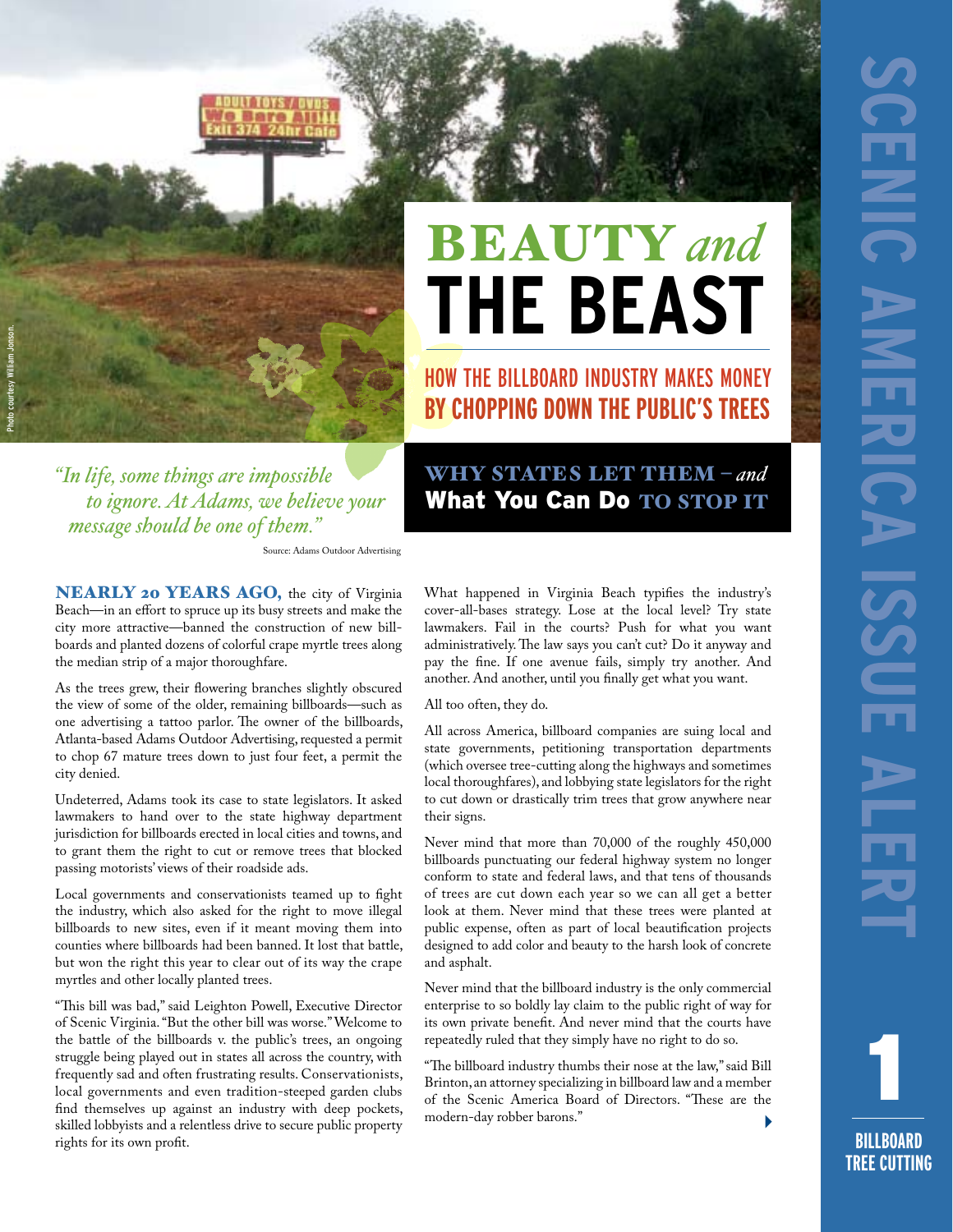### BEAUTY and **the Beast**

#### *continued*

Every year, the billboard industry gains new ground in its efforts to establish the right to "view zones" surrounding its signs, often taking rights away from taxpayers in the process. This year alone, the industry succeeded in launching legislation in at least half a dozen states. While some bills stalled in committee, others, such as one in Wisconsin that codifies the industry's right to cut trees at no charge for up to 600 feet, sailed through with overwhelming support.

One of the most egregious pieces of legislation came out of Florida, which may be the first state to give billboard operators compensatory property rights to public assets. The law forces local governments to allow tree cutting in a football-field-sized zone surrounding roadside ads. If governments refuse to issue such permits, taxpayers will be forced to compensate the billboard owner for lost revenues.

"We're talking about the state giving away an element of property rights to a private company for financial gain," said Brinton. In the process, the state relinquishes its ability to get the "highest and best use" from its own property because it cannot plant trees that stand in the way of privately erected signs, often advertising services such as tattoos and strip joints.

#### *"The billboard industry thumbs their nose at the law."*

"I'm not aware of any other state that has this type of legislation," said Brinton, adding that the industry is most successful at peddling its influence at state capitols. "State legislators are far removed from localities and small towns often have no influence with the legislature."

Billboard operators contribute heavily to lawmakers' campaigns and offer free advertising space to legislators or to the lawmakers' favorite charities, giving them a powerful edge when legislation hits the floor.

"They've got a lot of money," said Charles Floyd, a retired real estate professor from the University of Georgia and one of the leading experts on billboard case law. "This is so flagrant. The only reason they're cutting down trees is to provide a private benefit to the billboard companies."

The public often fails to speak out against tree-cutting bills because they don't know enough about them. Even environmental organizations sometimes fail to make these bills top priority because of limited resources and the pressure to fight so many other battles, such as air and water pollution. Consequently, visual pollution problems such as billboards often take a back seat.

"The billboard companies will suck up all of your resources," said Molly Diggins, state director of the Sierra Club in North Carolina, where a tree-cutting bill battle took place earlier this year. "Most of the time, environmental groups aren't able to take up billboards because they don't rise to the level of issues that affect public health."

Meanwhile, the industry continues to profit at public expense, taking advantage of the lack of well-funded opposition. It's a war they've successfully waged for many years.

Most of the signs shouldn't even be there to begin with. In 1965, Congress passed the Highway Beautification Act to protect natural and scenic beauty along federal roadways by restricting new billboard construction and requiring states to remove illegal or nonconforming signs. A clear measure of the law's failure is that the total number of billboards in America grows by the thousands each year, while thousands of publicly owned trees come down so we can see them better.

Part of the failure stems from a policy enacted in March of 1977, when the Federal Highway Administration gave states the right to enter into so-called "maintenance agreements" with outdoor advertising companies that would allow them to trim or remove trees that had grown in front of their signs.

In 1984, the U.S. Department of Transportation's Office of the Inspector General issued a report on the Highway Beautification Act, criticizing the tree-cutting policy on the grounds that allowing companies to cut down trees only prolonged the life of nonconforming billboards that didn't belong there in the first place. The following year, a report from the General Accounting Office likewise criticized the policy, but the FHWA refused to rescind it.

Finally, in 1990, the agency did rescind its policy and asked states to put an end to their tree-cutting programs. However, the outdoor advertising industry put so much pressure on Congress that federal lawmakers ultimately told the states they could ignore this change and keep their tree-cutting programs in place.

Today, the Outdoor Advertising Association of America lists on its website 28 states with tree-cutting policies or laws it considers friendly to its interests. But even in states it deems friendly, the industry keeps going back for more.

"Greed is not a good enough word for this," Brinton said. "We need a word that describes super-greed."

In North Carolina, for example, the billboard industry already had the right to cut down trees within 250 feet of its ads, a compromise which grew out of extensive discussions between

## **Talking Points**

The billboard industry is destroying public property simply so it can make more money. It is taking the public's trees, which were planted at taxpayer expense to make our roadways prettier to look at and our towns nicer to live in.

When the billboard companies cut down trees, they make our roads uglier, steal our property, hurt the local economy and create a distraction for drivers.

Studies show drivers who take their eyes off the road for more than 2 seconds are far more likely to crash. The recent trend to create 500-foot no-tree zones around billboards is designed to make motorists look at signs for more than twice that long.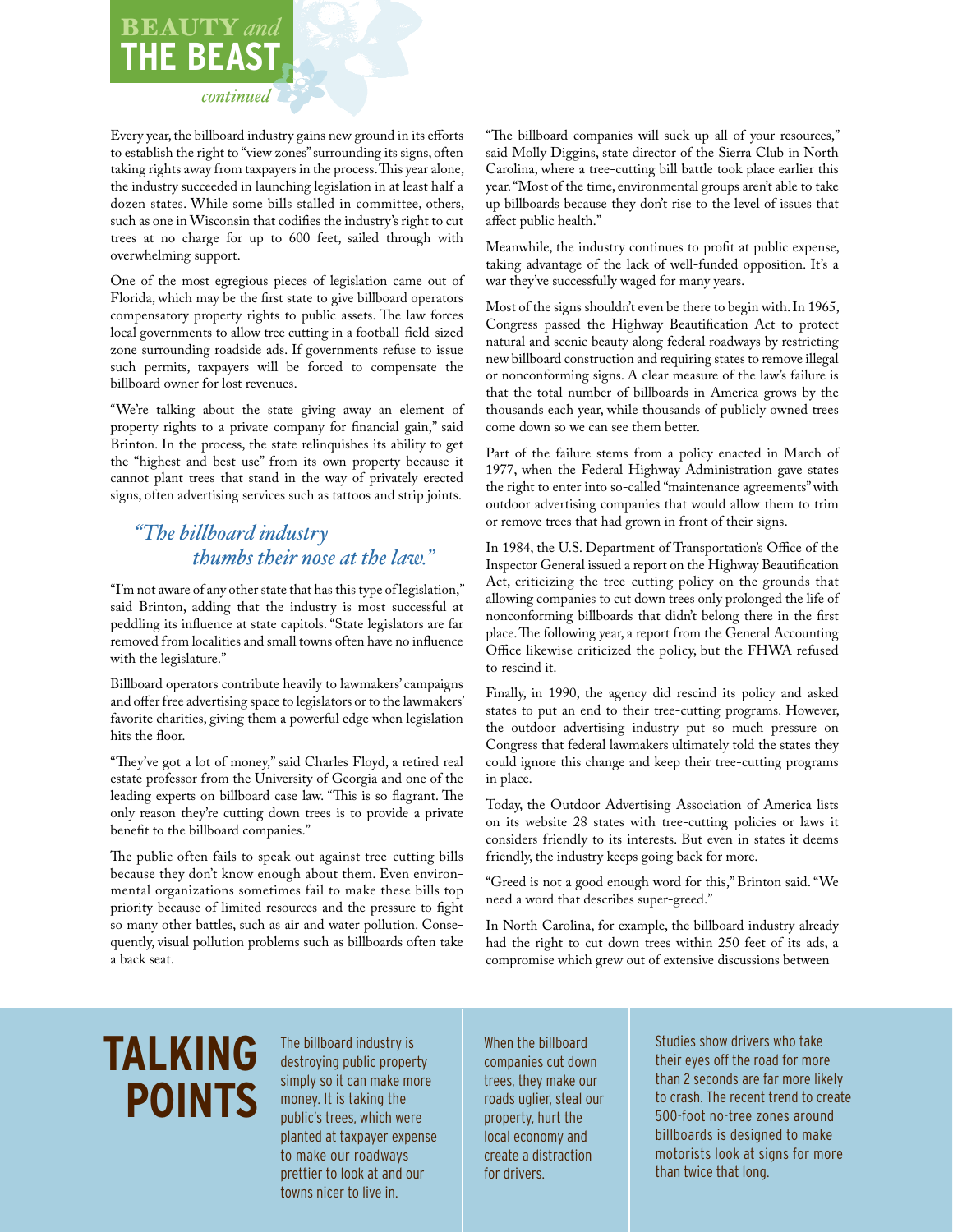environmentalists (led by Scenic North Carolina), transportation officials and billboard operators in the 1990s. Still not satisfied, this year the industry asked the Board of Transportation to double the view zone to 500 feet, and to drop the fees they're required to pay for removing trees over a certain diameter in size. When the Board denied their request, they took it to state lawmakers.

Lawmakers added the industry's proposal to an unrelated bill, which passed out of one committee but stalled in a second during the frenzied, waning days of the "short session." Opponents of the bill fully expect it to return next year, when lawmakers have more time to deliberate.

"We certainly anticipate that they'll be back, and with a different set of arguments," said Diggins, whose Sierra Club chapter is leading the opposition.

The OAAA also lists California among those states having policies or laws "reasonable to all parties." Yet that didn't stop them from suing when the city of Los Angeles planted palm trees in the median of Century Boulevard to spiff itself up for the 2000 Democratic National Convention. Regency Outdoor Advertising claimed fewer motorists could see its signs because of the trees and demanded the city pay them for lost revenues.

The courts refused to make the city pay, instead demanding the billboard owner compensate the city for its legal costs. The case ended up at the California Supreme Court, which stood firm against the industry.

Brinton said the California courts raised an issue that often gets lost in the discussion: The fact that roads are more than just concrete and pavement, but part of a city's landscape. "Planting trees is part and parcel of any kind of road system development," he said, noting that the California Supreme Court recognized the right of local governments to beautify roadways by planting trees, regardless of how they affected the view of adjacent property.

Giving away the public's trees is actually illegal in some states, such as Georgia. But even where that issue hasn't been raised, the courts have repeatedly found that erecting a billboard on private property does not give it the "right to be seen" by passersby. As far back as 1932—and as recently as 2006—state Supreme Courts have consistently held that private property owners have no title to the adjacent highway or to the air surrounding their signs on adjacent land. Some, such as Georgia's highest court, have gone further to say that letting the billboard companies take trees from public land constitutes an "illegal gratuity."

Floyd said the illegal gratuity argument could work elsewhere, if someone was willing to raise it.

"It's going to take some heavyweight organizations to sue them," he said. "We've got good ammo to do it."



State Supreme Courts have ruled for decades that just because a state or locality allows a billboard to go up, this does NOT give it the "right to be seen." In fact, a recent California Supreme Court case held that local governments have the right to plant trees that obscure the visibility of billboards if they are part of local beautification projects. It also held that governments did not have to pay any compensation whatsoever to the billboard owner for blocking that view.

When billboard companies cut down the public's trees, they are breaking the law. The Code of Federal Regulations clearly states that even the "air space" on public highways "shall be devoted exclusively to public highway purposes." The Georgia Supreme Court held that letting the billboard industry cut trees on public property constituted an illegal gift.

Letting the billboard industry chop down public trees is not only illegal, immoral and ill advised, it's also unpopular. People don't like to look at billboards. They do like to look at trees.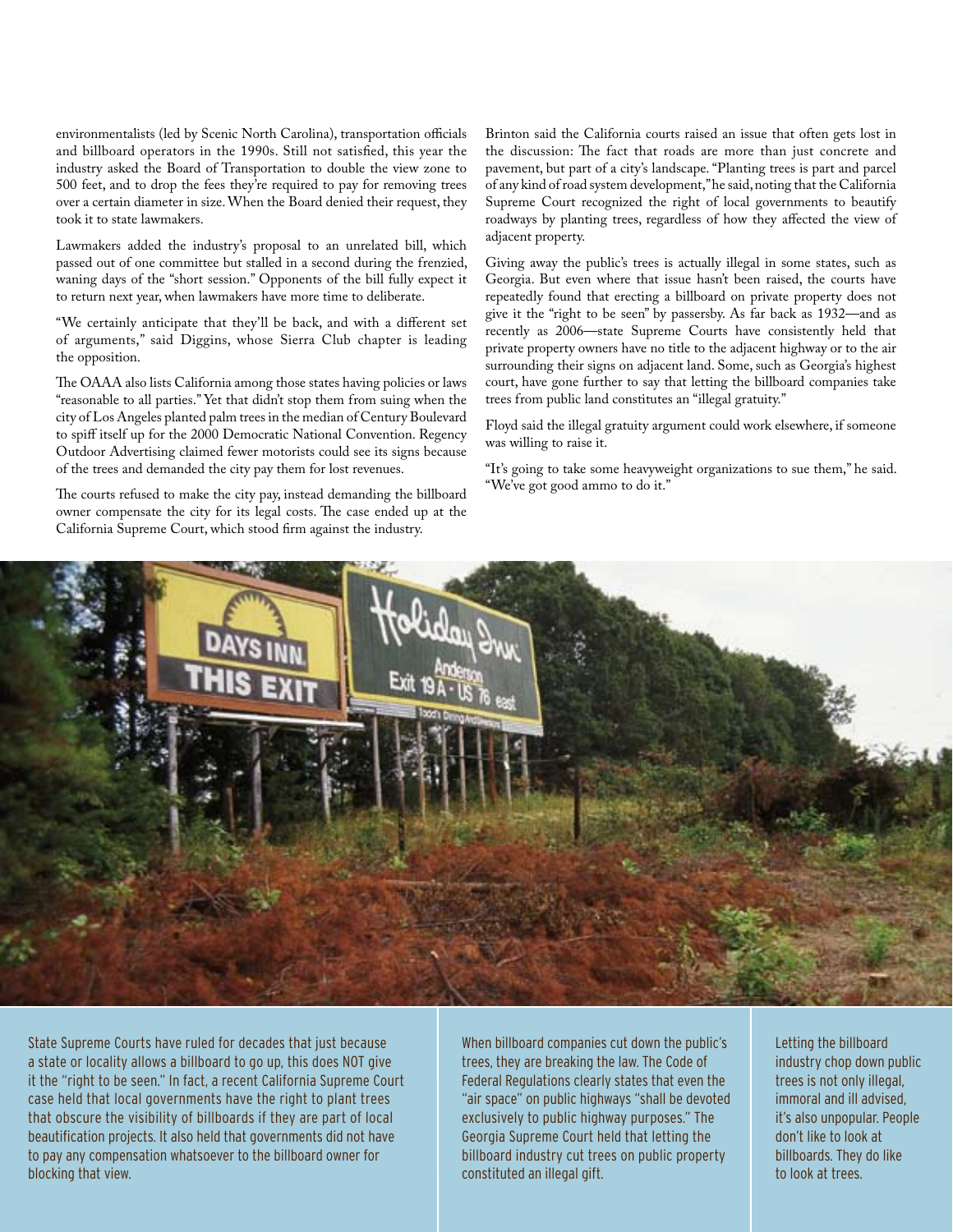## **Court Rulings**

#### *Perlmutter v. Green 182 N.E. 5 (1932)*

A New York Supreme Court ruling held that the state had the right to erect a screen of trees blocking the view of a billboard near the Hudson bridge in Poughkeepsie.

It held: "If trees interfere with the view of the adjacent property from the road, no right is interfered with…No contract exists between the state and the owner that the latter may forever use his property to erect billboards…the adjacent owner has no title to the highway."

#### *Kelbro, Inc. v. Myrick 30 A. 2d 527 (1943)*

The Supreme Court of Vermont, upholding a state billboard control ordinance, held "there is no inherent right to use the highways for commercial purposes."

#### *OAAA of Tennessee v. Shaw 598 SW 2d 783 (1980)*

The billboard industry argued that if trees on public, or even private land, blocked the view of a billboard, they must be chopped down. The court held this was a "novel theory" with "no common law, constitutional, or statutory" support. It further declared that there was no "special right of visibility" for billboards.

#### *John Donnelly & Sons v. Campbell 639 F. 2d6 (1980)*

The Maine court upheld a total ban of commercial billboards, finding "the use of land adjoining the highway for commercial advertising is really use of the highway itself."

#### *Adams Outdoor Advertising of Charlotte v. NC Department of Transportation 434 S.E. 2d 666 (1993)*

The court held that the billboard company's loss of a view does not constitute a "taking" and that the billboard carries no "right to be seen."

#### *The Garden Club of Georgia, Inc. v. Shackelford, 266 Ga. 24, 463 S.E. 2d 470 (1995)*

The Georgia Supreme Court held that letting billboard companies chop down trees on public property constituted an illegal "gratuity" or gift to a private corporation, which violated the Georgia Constitution. "By implementing regulations allowing private companies to remove public property that blocks their signs, the state is giving an illegal gratuity," the court held. It reasoned that "the state's tree-trimming regulations favor private individuals" while "the state fails to receive a substantial benefit for use of this property."





*West U.S. Highway 192 in Osceola County, Fla., after Clear Channel Outdoor demanded its right under a new state law to have trees removed within a 500-foot view corridor around its billboards. The destroyed crape myrtles (top) were originally planted as part of a business-sponsored beautification project to attract tourists.*

#### *Regency Outdoor Advertising, Inc. v. City of Los Angeles et al, 39 Cal. 4th 507, 139 P.3d 119 (2006)*

The California Supreme Court upheld the city of LA's right to plant palm trees along a major thoroughfare without compensating companies whose billboards were partially blocked from view. The court held that "owners and occupiers of roadside property do not possess a 'right to be seen' that requires the payment of compensation for municipal landscaping efforts having no injurious effect on any property rights other than the claimed right to visibility." The court further made clear that the government has a right to plant trees as part of an effort to beautify the city's roadways and that if, in so doing, it should block the view of adjacent property from the road "no right is interfered with."

No other business gets this kind of treatment. The right to take public property for private benefit is not given to any other kind of industry. By giving the billboard industry special privileges, we set a dangerous precedent.

In many states, the industry pays little or nothing for the trees they remove. In some cases, they don't even pay for the tree removal. Who does? Taxpayers. Even when industry foots the bill, they rarely pay for the value of the trees they remove. Taxpayers pay to plant the trees. They should not also pay to take them down. And governments should be reimbursed for the trees they give away.

Indiscriminate tree-cutting causes environmental consequences. The trees that are killed and removed may be providing barriers to erosion and runoff. When poisons are used to kill them, they leach into the groundwater and may end up in local water supplies. Often, nobody conducts an environmental assessment to see what the impact will be.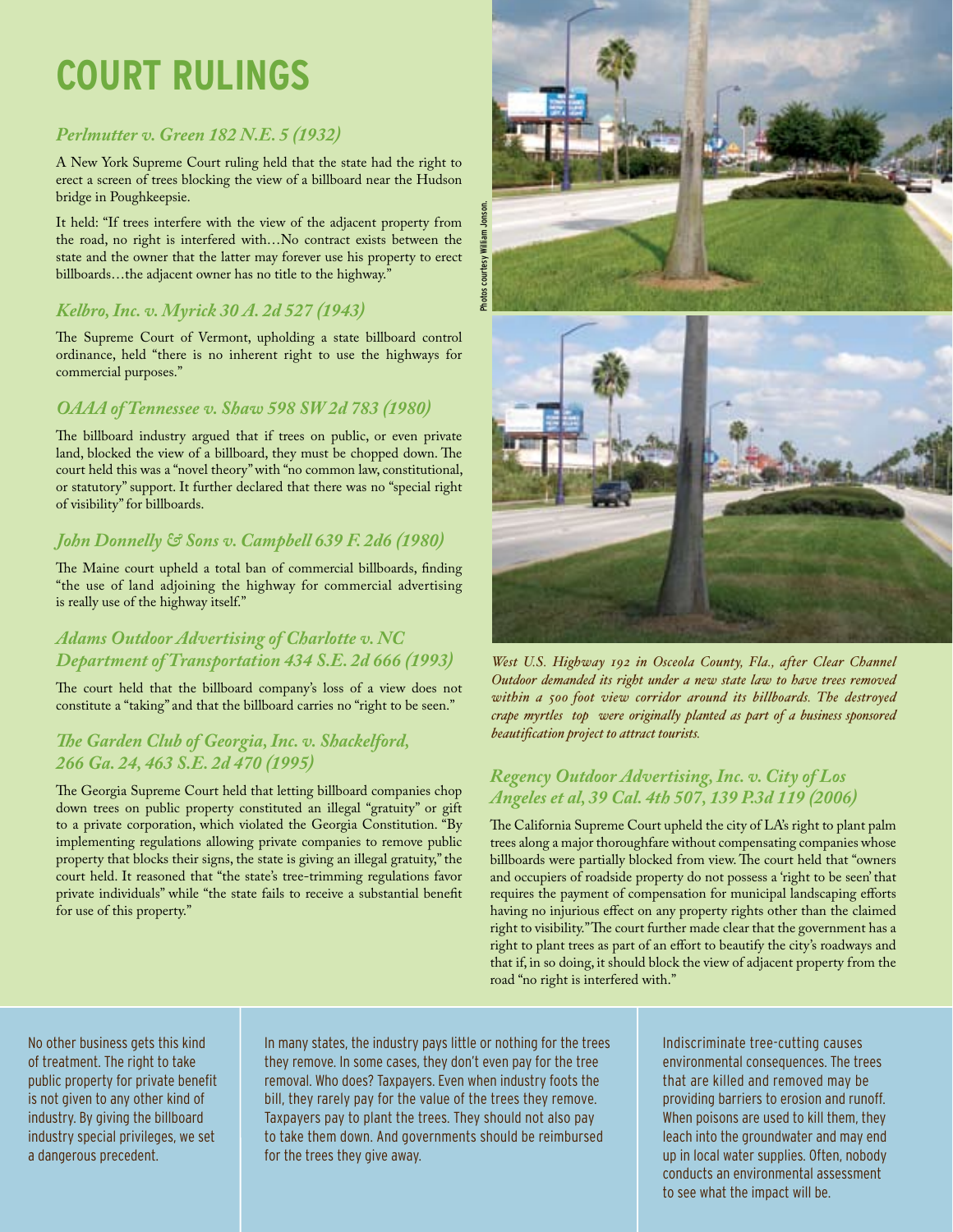# **case study** *"Since 1928,*

**How the GARDEN CLUB of GEORGIA** fought back—*and* Won *we've been stewards of the highway."*

—Joan Brown, Garden Club of Georgia

#### Perhaps some of the toughest

opposition the billboard industry has faced came from an unlikely corner—a group of Southern ladies with a penchant for gardening. The Garden Club of Georgia was born of the desire to beautify state highways, as far back as 1928, when the biggest threat to local scenery was the proliferation of unsightly roadside fruit stands and a bit of trash. The Garden Club ladies motivated Mom-and-Pop operations to clean up their act by giving out annual awards for beautification efforts.

"Since 1928, we've been stewards of the highway," said Joan Brown, a longtime volunteer lobbyist for the present-day club. "For many years, it was just sort of a sacred thing."

So sacred was their mission that when billboard companies began butchering trees along Georgia's highways in the 1990s, and the state Department of Transportation didn't stop them, the Garden Club ladies put their collective heels down and sued. Giving away the public's trees for free violated the state's constitution, they claimed, and in 1995 the state's highest court agreed. Letting the billboard companies chop down trees on public property without adequately charging for them amounted to an "illegal gratuity," the Georgia Supreme Court held. They didn't stop the billboard companies from cutting, but they did succeed in making them pay for the trees using an arborist's guide to set the value.

Over time, and under pressure from the industry, the Department of Transportation eased up on the fees it charged billboard operators to clear a view to their signs and the Garden Club ladies took them back to court, where in 2002 they prevailed once more.

Never one to give up easily, the industry then took a different tack: It began raising its billboards higher, until finally they soared a full 200 feet above the ground in some places.

Finally, the industry took its case to state legislators, pushing lawmakers to introduce a bill this year that sought to circumvent the "illegal gratuity" argument by offering to "pay" for the trees by lowering their signs.

"Had this bill worked, they could have removed all the trees and taken everything we won at the Georgia Supreme Court," said Brown. Once more, the ladies took up the charge.

"At the Capitol, we're known as the 'Steel Magnolias'—until you cross us," said Brown. "And then we're known as the 'Pit Bulls'."

The ladies donned their bright green jackets and started walking the halls of the Capitol, where 450 of them descended upon legislators in one day. They stopped lawmakers in the halls. They sent them repeated emails. They spoke with their wives and their mothers wherever they met up with them—at church, in the schools, at the grocery store and the beauty parlor. They followed the legislation as doggedly as their opponents, often staying well into the night to make sure language wasn't slipped in or changed when nobody was watching. And they enlisted the help of others opposed to the bill, such as the Georgia Wildlife Federation, the state's largest nonprofit conservation group.

In February, the House defeated the bill. On the Senate side, however, a bigger battle ensued.

"The outdoor advertising group and their supporters had run all over saying just one billboard north of Atlanta cost them more than \$50,000 to remove the trees. The Senators got angry and took their side. I looked over their materials and found out only \$16,000 of that money was for trees," said Brown.

In fact, the bill amounted to just \$28.44 per tree, since the company had removed more than 500 trees to clear a view to the sign, Brown discovered. "I put this information on every Senator's desk the morning of the vote."

In the end, the industry won some ground in its effort to erect flashing signs but lost its bid to cut the trees out of its way for free.

Brown's advice to anyone fighting the billboard industry:

- **n** Join forces with large environmental groups that have **resources, such as paid lobbyists.** "When you work with a collaborative effort, you are powerfully strong. We didn't make it by ourselves."
- Be diligent. Send members to committee meetings, to Department of Transportation meetings, to any meeting where tree-cutting policy might be discussed. "We have a perennial watchdog approach. You can't let up."
- Get to know your legislators. "Become a vital part of their life. Nowadays you can't be passive. You must be aggressive with a passion."

For information about what you can do to fight the billboard industry, visit www.scenic.org